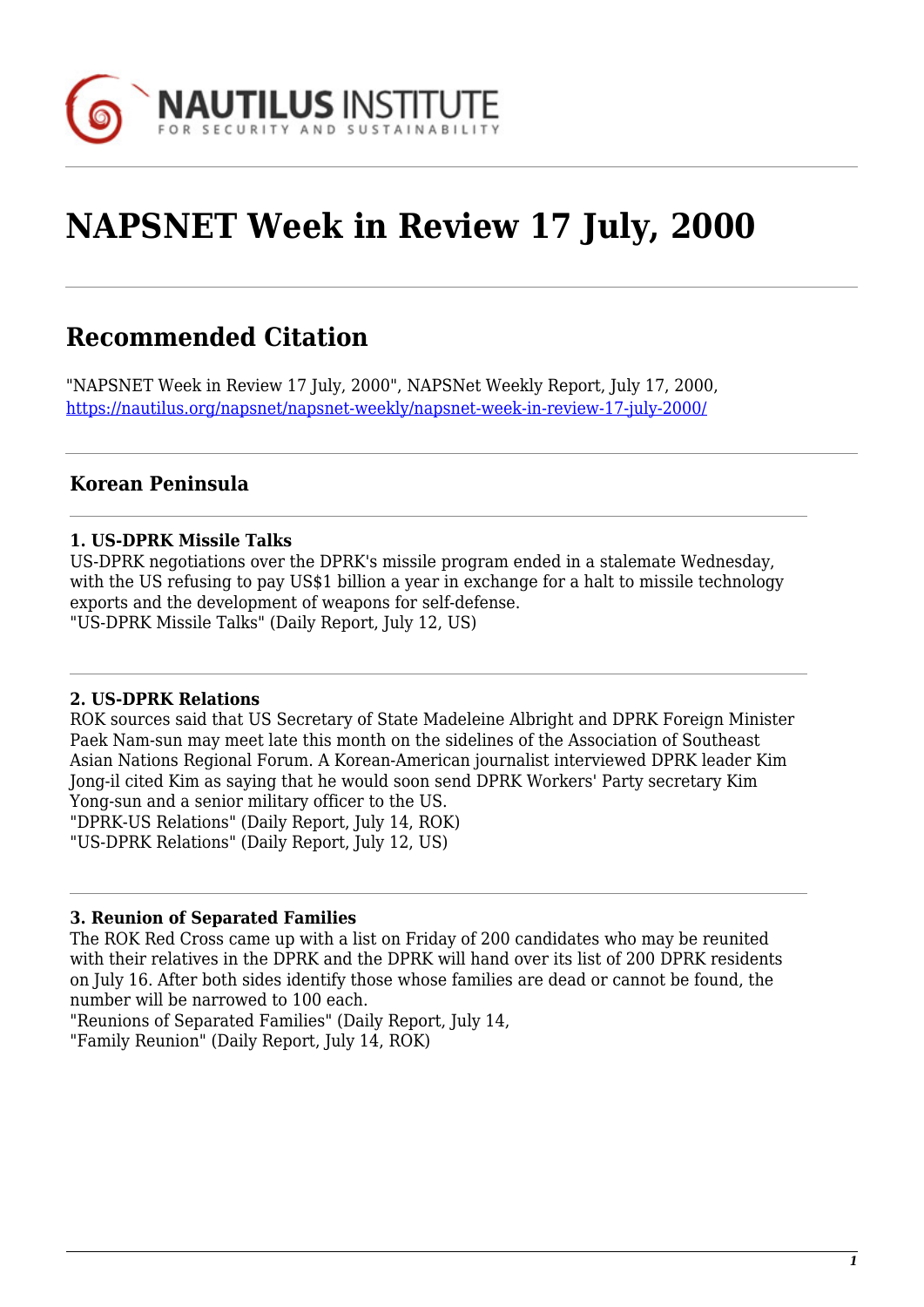#### **4. US-ROK Missile Talks**

US and the ROK are negotiating an agreement which should be completed by the end of the year which will allow the ROK to have missiles with a range of up to 300 km, putting most of the DPRK within range.

"US-ROK Missile Talks" (Daily Report, July 14, US) "US-ROK Missile Talks" (Daily Report, July 13, US) "US-DPRK Missile Talks" (Daily Report, July 10, US)

#### **5. ROK-DPRK Relations**

ROK President Kim Dae-jung has said that DPRK leader Kim Jong-il could come to Seoul as early as the end of the year. ROK officials said that they hope that the two Koreas will alternately hold high-level talks in their capital cities, starting in Seoul late this month. "DPRK Leader's Visit to ROK" (Daily Report, July 11, ROK) "Inter-Korean Relations" (Daily Report, July 11, ROK)

#### **6. DPRK-Philippines Relations**

The DPRK and the Philippines signed an agreement officially establishing diplomatic ties. "DPRK-Philippines Relations" (Daily Report, July 12, US)

# **China**

#### **7. PRC-US Arms Control Talks**

On July 8 the PRC and the US ended two days of meetings on arms control and antiproliferation on July 7 in Beijing, during which officials described as "comprehensive, in-depth and frank."

"PRC-US Arms Control Talks" (Daily Report, July 12, PRC) "US-PRC Arms Control Talks" (Daily Report, July 12, US) "PRC-US Arms Control Talks" (Daily Report, July 10, US) "PRC Missile Sales to Pakistan" (NPP Flash, V. 2, N. 24) "US-PRC Arms Control Talks (NPP Flash, V. 2, N. 24)

#### **8. US-PRC Relations**

Experts at the Washington-based Nixon Center, the California think tank Rand Corporation, and Harvard University's Belfer Center for Science and International Affairs, released its study week which described the PRC not as a potential strategic partner, but as "America's major potential strategic adversary in East Asia." US defense officials said that the PRC several times turned down offers to conduct joint military exercises with US forces, including indoor "table top" simulations, to practice humanitarian relief or search and rescue operations.

"US-PRC Relations" (Daily Report, July 14, US)

"US-PRC Military Relations" (Daily Report, July 10, US)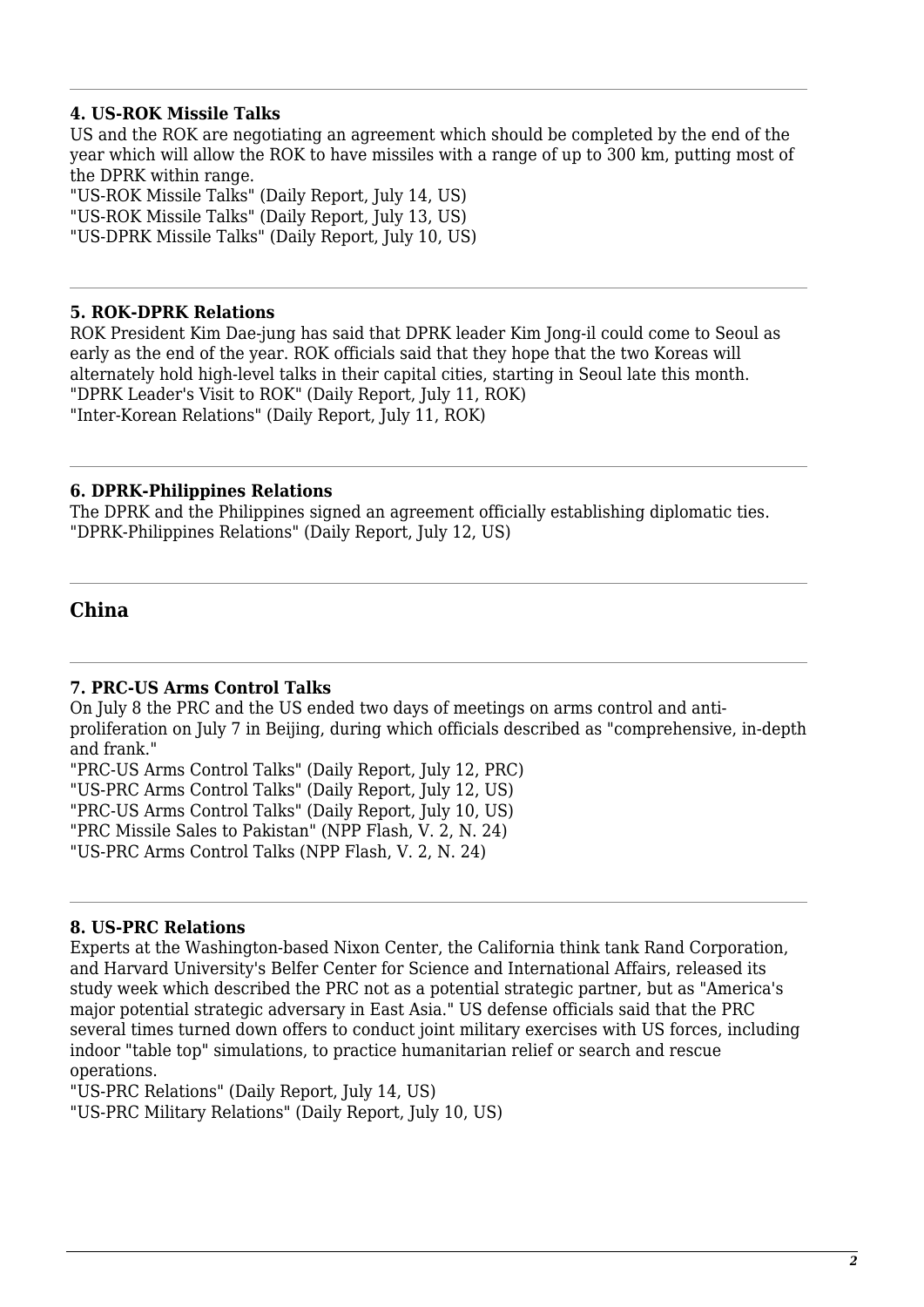#### **9. PRC View of Missile Defense**

Many PRC officials worry that although the US speaks of engaging it, the US goal is to contain the PRC, as the US missile defense program demonstrates, and the PRC will not passively accept breaches in its security. PRC officials have expressed exasperation at the justification for the proposed missile defense system put forward in previous discussions with US officials.

"PRC View of Missile Defense" (Daily Report, July 14, US) "PRC View of US Missile Defense" (Daily Report, July 13, US) "PRC View of US Missile Defense" (Daily Report, July 12, US)

"PRC Position on Missile Defense" (Daily Report, July 12, PRC)

#### **10. Israeli Arms Sales to PRC**

Israel announced on July 12 that it had canceled its sale of a sophisticated US\$250 million airborne radar system to the PRC.

"Israeli Arms Sales to PRC" (Daily Report, July 13, US) "Israeli Arms Sales to PRC" (Daily Report, July 12, US)

#### **11. Taiwan Independence**

Frank Hsieh, chairman of Taiwan's Democratic Progressive Party (DPP), said that he is open to the possibility of dropping a call for a separate state if PRC leaders promise not to attack the island.

"Taiwan Independence" (Daily Report, July 14, US)

### **Japan**

#### **12. Japan-DPRK Talks**

Japanese Prime Minister Yoshiro Mori said on Friday that he was seeking a resumption of talks for normalization of Japan-DPRK relations and that the July 27 meeting of the ASEAN (Association of Southeast Asian Nations) Regional Forum (ARF) would provide a good opportunity for discussion. They are likely to hold talks in late August, and Japan intends to send food aid to the DPRK ahead of the meeting. "DPRK-Japan Talks" (Daily Report, July 14, US) "Japanese-DPRK Relations" (Daily Report, July 14, Japan)

"DPRK-Japan Talks" (Daily Report, July 13, US)

#### **13. G8 Meeting in Japan**

Experts said that the Group of Eight (G8) powers meeting in Japan from July 12-13 will likely downplay disagreements about how to deal with the DPRK's ballistic missile program. Experts also ruled out the possibility of a G8 statement on Taiwan.

"US-Japanese Relations" (Daily Report, July 12, PRC)

"Discussion of DPRK at G8" (Daily Report, July 11, US)

"Discussion of Taiwan at G8" (Daily Report, July 11, US)

"DPRK Missile Threat at G8" (Daily Report, July 10, US)